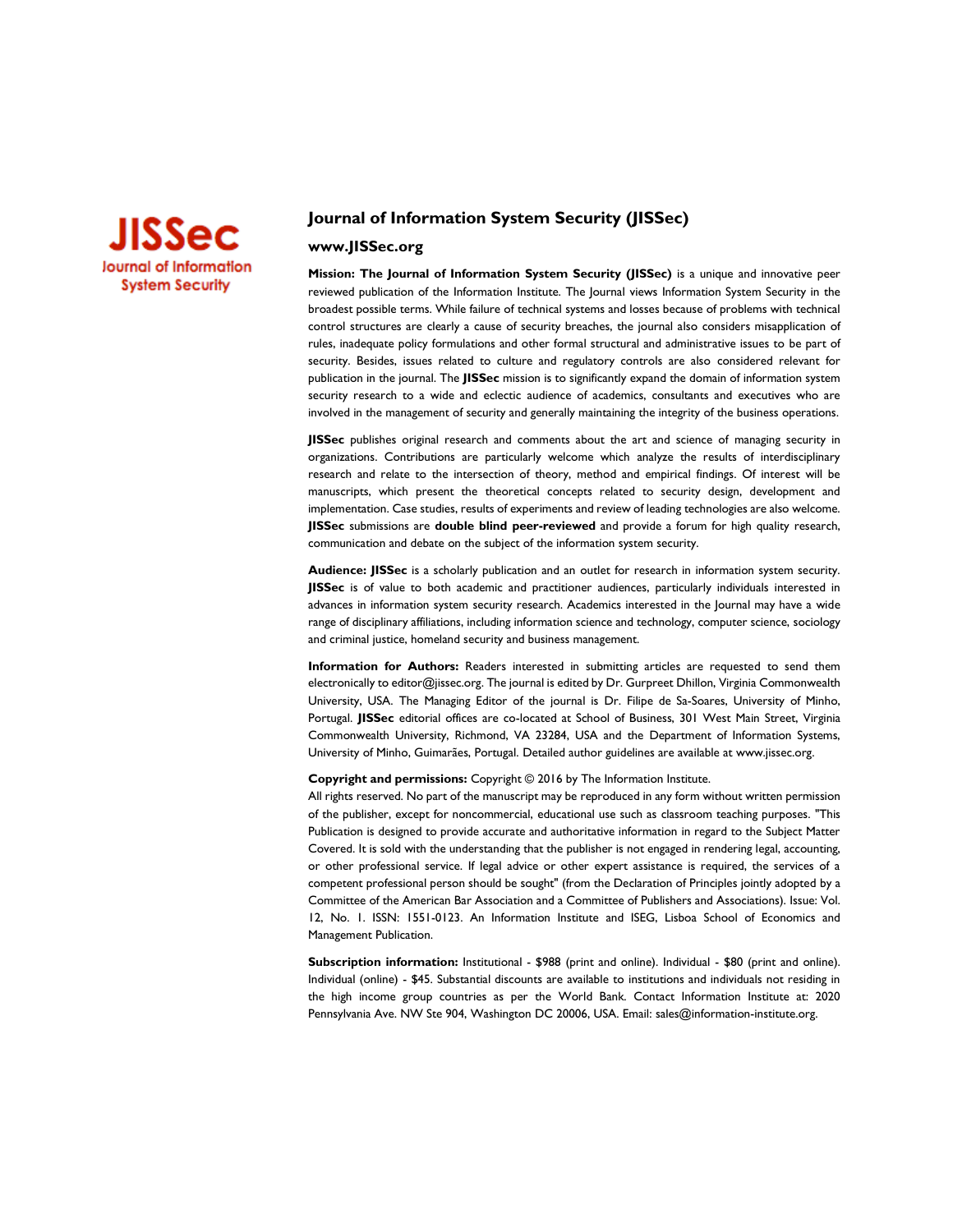### **Editor-in-Chief**

Gurpreet Dhillon Virginia Commonwealth University, USA

#### **Co-Editors**

James Backhouse London School of Economics, UK

Fredrik Karlsson, Karin Hedström Örebro University, Sweden

Dan Harnesk Luleå University of Technology, Sweden

#### **Managing Editor**

Filipe de Sa-Soares University of Minho, Portugal

**Publishing Manager**

Mark Crathorne ISEG, Lisbon School of Economics and Management, ULisboa, Portugal

# **Associate Editors**

Jeimy J. Cano, Universidad de los Andes, Colombia Jean-Noel Ezingeard, Kingston University, UK Steve Furnell, University of Plymouth, UK Qing Hu, Florida Atlantic University, USA Günther Pernul, University of Regensburg, Germany Jeff Stanton, Syracuse University, USA Mikko Siponen, University of Oulu, Finland Raj Sharman, SUNY Buffalo, USA Rossouw von Solms, PE Technikon, South Africa Dan Shoemaker, University of Detroit, Mercy, USA Ramesh Subramanian, Quinnipiac University, USA Kerry-Lynn Thomson, Nelson Mandela Metropolitan University, South Africa Merrill Warkentin, Mississippi State University, USA Mark Weiser, Oklahoma State University, USA Greg B. White, University of Texas, San Antonio, USA

## **Book Review Editor**

Heinz Roland Weistroffer Virginia Commonwealth University, USA

### **Editorial Advisors**

Richard Baskerville Georgia State University, USA

Allen Lee Virginia Commonwealth University, USA